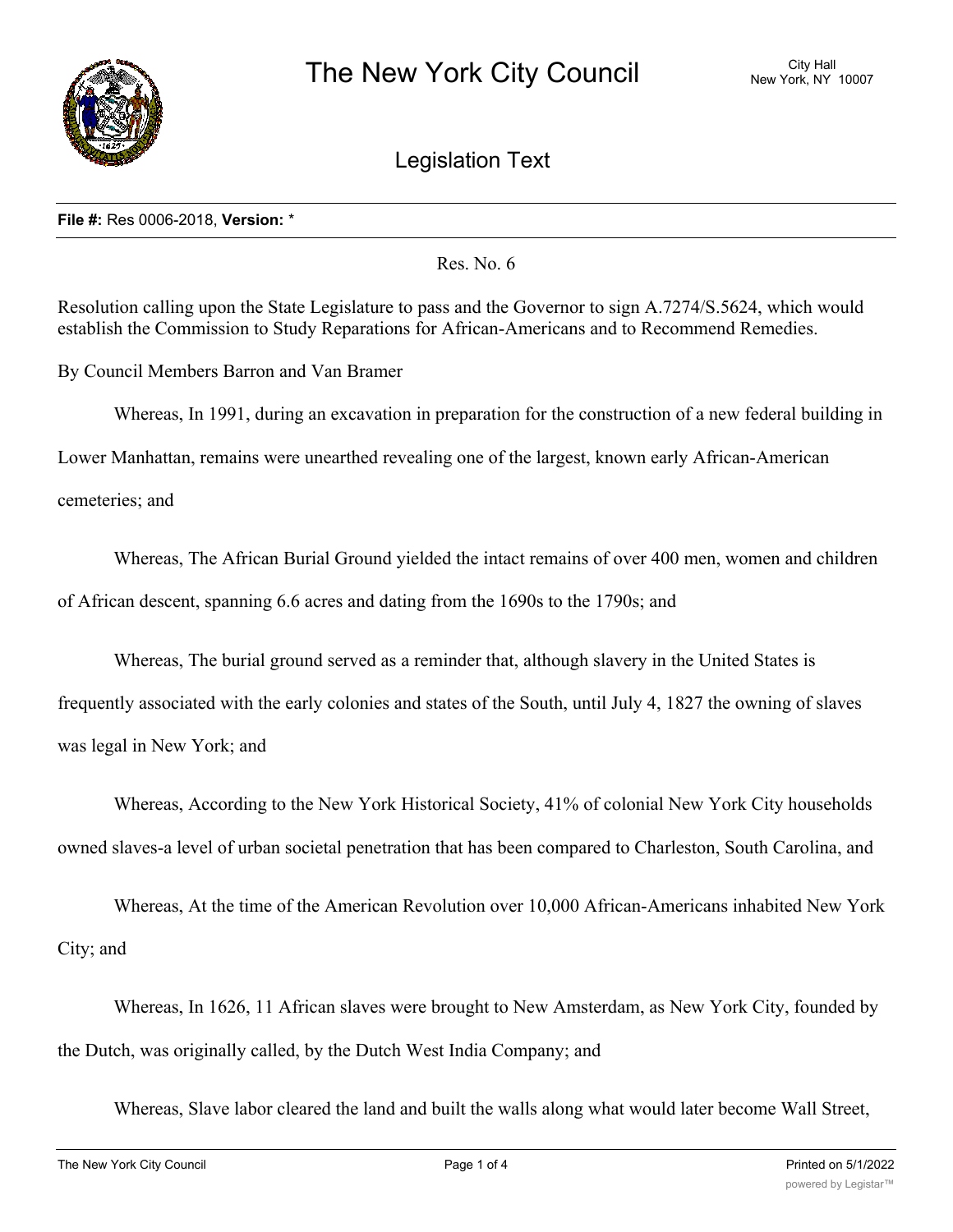the City's first city hall, Trinity Church and Fraunces Tavern among other structures; and

Whereas, In 1711, a slave market was officially established on Wall Street between Pearl and Water Streets, which according to some reports operated for about 50 years; and

Whereas, During the American Revolution, the British dealt slavery in New York City a blow by offering freedom to slaves who would join their ranks; and

Whereas, Over 10,000 slaves came to New York, which was under British control and over 3,000 sailed away with British forces to Canada at the end of the war; and

Whereas, On July 4, 1799, The Gradual Emancipation Act of 1799 was enacted, which freed slave children born after that date, but indentured them until they were adults; and

Whereas, In 1817 the Abolition Act was enacted, which also freed slaves born before 1799, but only after July 4, 1827; and

Whereas, On the threshold of widespread emancipation, the New York State Constitutional Convention of 1821 removed the property qualifications for ballot access for white men, but imposed a property qualification (\$250) for blacks that effectively disenfranchised them; and

Whereas, In acknowledgement of the fundamental injustice of slavery in New York, A07274/S05624 would create the Commission to Study Reparations for African-Americans and to Recommend Remedies ("The Commission") and appropriate \$250,000 to cover its expenses; and

Whereas, The Commission would consist of 11 members with one appointee by the Governor, the majority and minority leadership of the State Assembly and Senate-a total of five appointees; and

Whereas, The balance of the Commission would be appointed by the National Coalition of Blacks for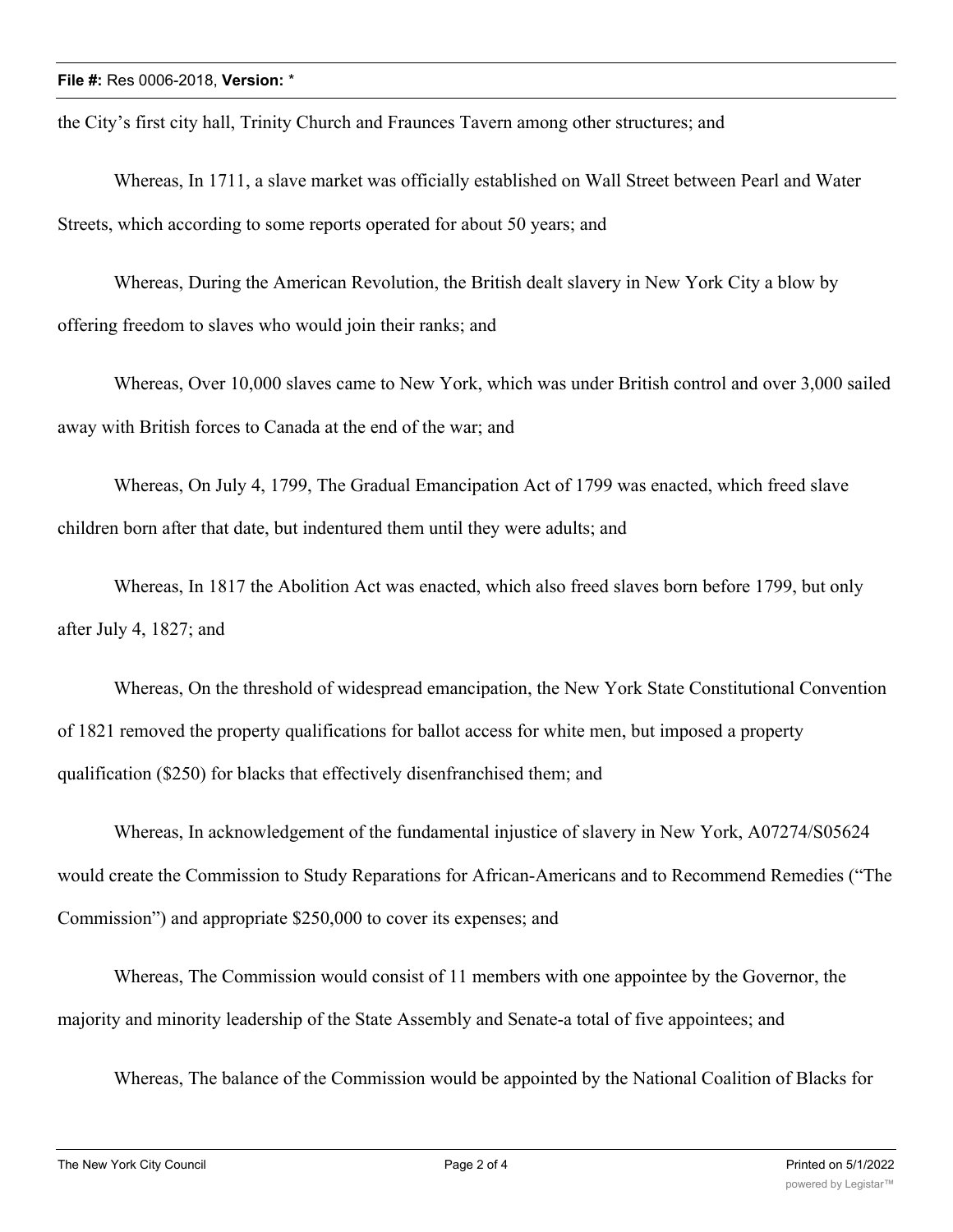Reparations in America, the December  $12<sup>th</sup>$  Movement and by Dr. Ron Daniels of the Institute of the Black World, with two appointees each; and

Whereas, The Commission would examine the slave trade, including the procurement, transport and sale of African slaves, as well as their treatment throughout this process; and

Whereas, The Commission would examine the institution of slavery that existed in the State and City of New York; and

Whereas, The Commission would examine the treatment of slaves in New York, including their deprivation of freedom, exploitation for labor and the destruction of family and culture; and

Whereas, The Commission would examine the extent to which the federal and state governments of the United States supported the institution of slavery; and

Whereas, The Commission would examine the various forms of discrimination in both the public and private sectors during the period between the Civil War and the present, as well as the lingering effects of the institution of slavery in the present day; and

Whereas, The Commission would recommend appropriate ways to educate the American public of its findings; and

Whereas, The Commission would also recommend remedies for suffering related to slavery, the slave trade and the lingering effects of the trade and the discrimination that followed, including whether the New York State Legislature should offer a formal apology on behalf of the United States for the perpetuation of slavery; and

Whereas, The Commission would also consider whether any form of compensation to the descendants